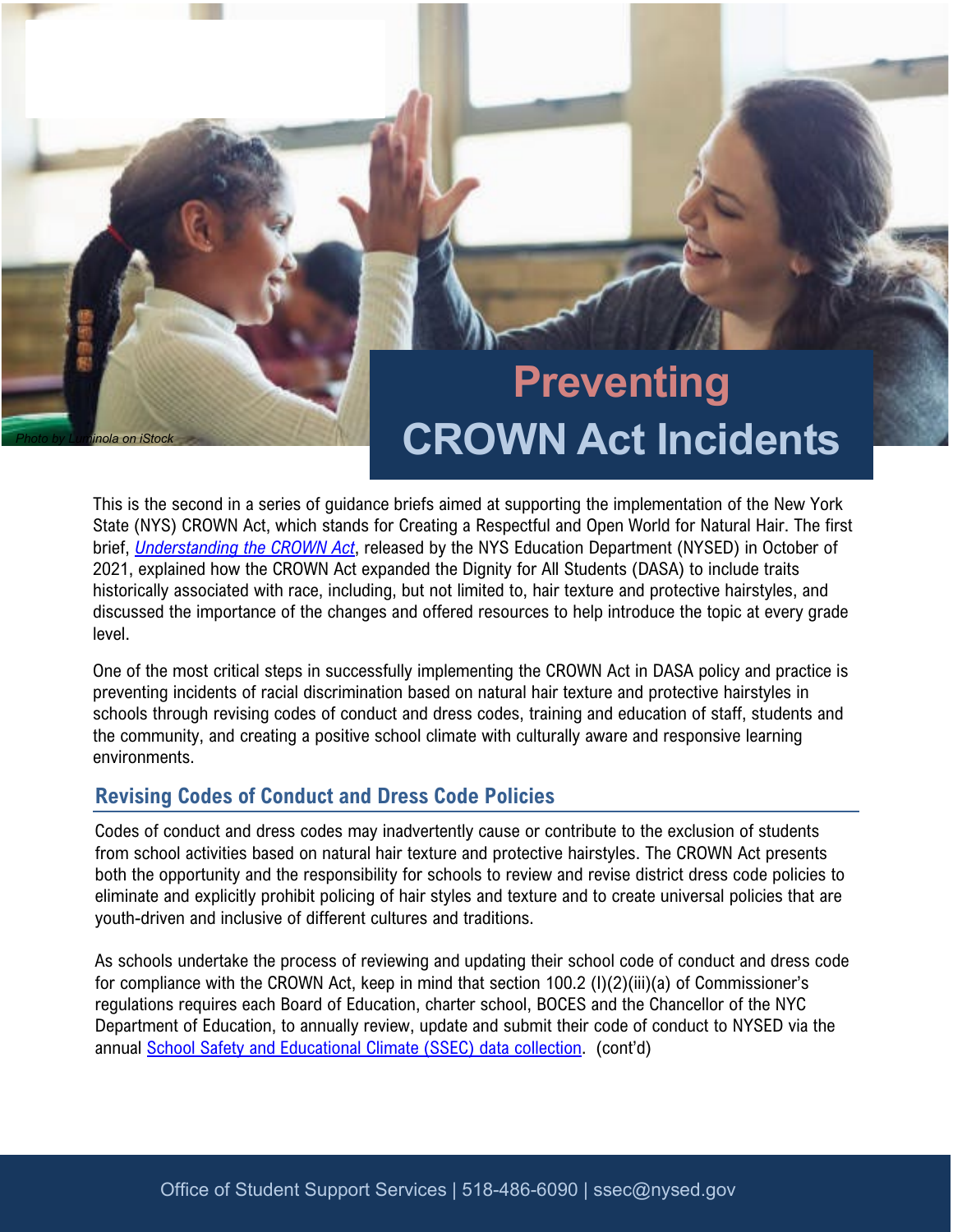# **Preventing CROWN Act Incidents**

#### **Revising Codes of Conduct & Dress Code Policies (cont'd)**

Updates to the code of conduct can be made at any time of the school year, however, after board adoption and public hearing an amended copy of the code of conduct must be posted to the district or school website and the URL submitted to NYSED within 30 days via email to [SSEC@nysed.gov](mailto:SSEC@nysed.gov).

School dress codes tend to place more restrictions and direct more scrutiny on female or feminine-presenting students through control of types and lengths of clothing in connection to their bodies, their gender expression, and of hairstyles associated with specific racial groups (such as braids, twists and locs.) The enforcement of these policies can disproportionately, negatively impact the educational experience of cis and transgender and gender expansive students of color. (Glickman 2016)



## **Recommended steps for revising a dress code for CROWN Act compliance under DASA:**

- Codes of conduct need to be developed with the specific needs of the school and community in mind. Convene stakeholder groups that include students, staff, parents and community members to make revisions.
- Analyze and track dress code enforcement referrals and discipline by race, gender (including trans and gender expansive) and the staff member making the referral.
- Review dress code language to remove *subjective language* that allows, or encourages, staff to discipline students for natural hair texture or protective hairstyles. Words like "disheveled", "unkempt" or "distracting" can be used by schools to discipline and exclude students of color from activities and learning opportunities.
- Remove all restrictions on braids, locs (or "dread locks") or twists and other protective hairstyles in accordance with the CROWN Act definition of race under DASA.
- Create gender neutral dress code policies. This is recommended regardless of the CROWN Act requirements, however, doing so also ensures that the policies are not targeting any gender for culturally and racially derived hairstyles. For example, some dress codes stipulate that male students cannot have hair that is more than one inch in length which would exclude locs or an afro.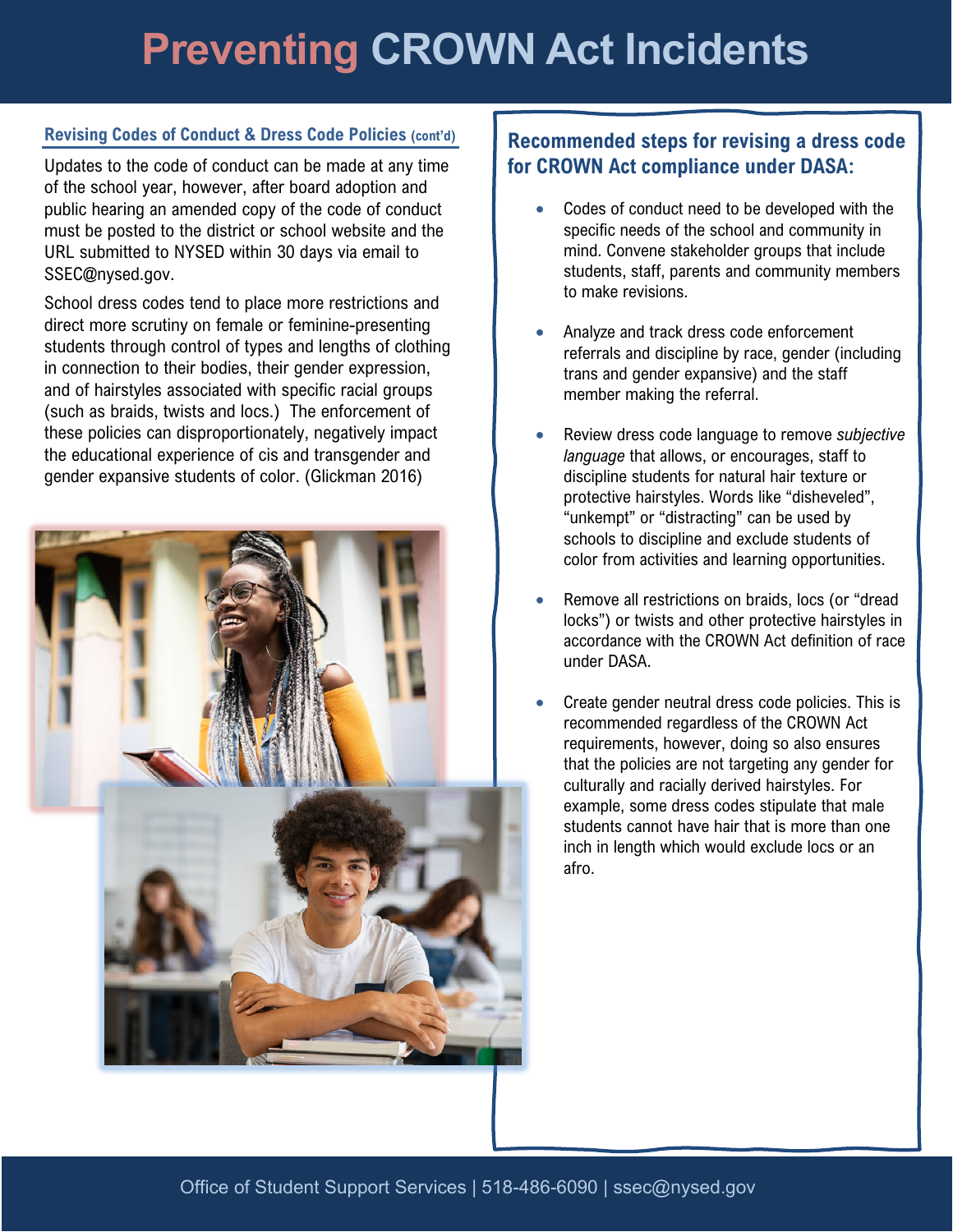# **Preventing CROWN Act Incidents**

## **Communication, Training and Education**

Communicating, training and educating staff, students and parents about what the CROWN Act is, how the school's code of conduct has been updated to reflect the law, how to recognize incidents of racial discrimination based on hair and the DASA process are all critical to the successful implementation of the law. Section §100.2 (kk) of Commissioner's regulations requires schools to inform school employees, students and parents of the school district's board of education adopted DASA policies annually. Providing continuing educational opportunities throughout the year will ensure that the entire school community understands the purpose of the law, the negative effects of bullying, harassment and discrimination, and can be more effective at preventing these incidents from occurring.

#### **Staff**

 district policies to support CROWN Act compliance is an important step in preventing incidents. Staff need to know Fully orienting all school staff to the requirements of DASA, its purposes and goals, and the changes to school and the expectations for them and students and to also understand the purpose of the CROWN Act and its addition to DASA. It is important to remind staff that DASA precludes them from actions that intentionally or unintentionally discriminate, harass, or bully students for any reason, including natural hair styles and texture.

Considerations when developing training materials for staff:

- How the CROWN Act amended DASA
- How and why hair is representative of race
- **How DASA protect students**
- **How DASA and the CROWN Act can help improve your school climate**
- Why the CROWN Act is important to your specific school and its students and
- **Why the CROWN Act matters to ALL students.**

#### **Students**

In addition to the changes to the school's code of conduct and dress codes, it is important to provide students with information that helps them identify when they or other students are the subject of racial discrimination, harassment or bullying based on hair, why it is important and what supports are in place if this does happen.

Convey to students:

- How do you know if you are the subject of racial discrimination, harassment or bullying based upon your hair?
- **What are your rights under DASA and the CROWN Act?**
- Who can you go to if you, or a fellow student are being discriminated, harassed or bullied based on hair?
- What does a DASA investigation at this school entail? What might the outcome of an investigation look like and what result could you expect to see?
- How the school will address incidents of racial discrimination, harassment or bullying and repair the harm caused by them.

#### Parents/Community

 Parents/caregivers are an integral part of the school community and should be aware of the protections of the CROWN Act for their child(ren).

Convey to parents and caregivers:

- What are their child's rights under DASA and the CROWN Act?
- How can parents/caregivers empower children to speak up and report when a DASA incident occurs?
- **What is the school's DASA investigation process?**
- How will the parent/caregiver be informed of the outcome of a DASA investigation?
- **What information can the school share with the parent/caregiver about next steps?**
- What is the school's process to address the harm and ensure it does not occur again?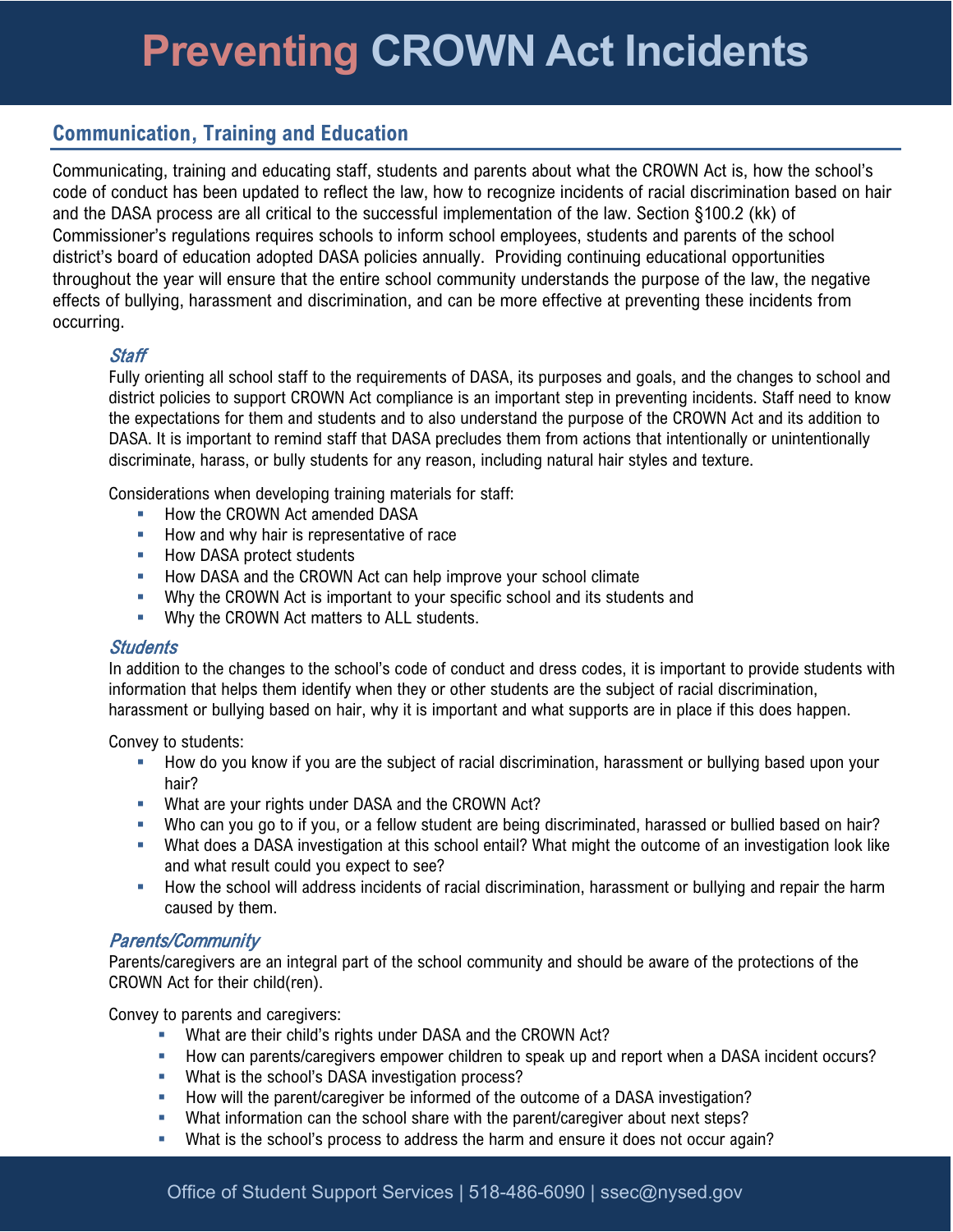# **Create Positive School Climate & Culturally Aware and Responsive Learning Environments**

As with all incidents of discrimination, harassment and bullying, one of the most effective ways to prevent DASA CROWN Act incidents is developing a positive school climate. The best way to create and strengthen a positive school climate is to understand your school's current school climate by reviewing the data already available to you and collecting additional data through the use of school climate surveys, or other methods.

## **Recommended steps for schools seeking to improve their school climate:**

- Measure your school climate with a school climate survey for staff, students and parents/caregivers.
- express/explain the cultural expressions relevant to their identity groups to • Create spaces for cultural awareness - create opportunities for students to prevent intolerance towards the things they enjoy and find meaning in.
	- Create student cultural liaisons, perhaps as part of a youth advisory or other student group within the school.
		- administrators and staff on hair and clothing trends to provide staff These liaisons could, for example, provide periodic reports to with context for the ways students are expressing themselves through their appearance.
	- Include students, parents, and other members of the community in developing cultural awareness and understanding.
- Encourage open but respectful conversations with students and staff about differences to encourage mutual understanding and appreciation, to combat fear of the unknown and develop connectedness.
- Utilize the [NYSED's Culturally Responsive-Sustaining Education Framework](http://www.nysed.gov/common/nysed/files/programs/crs/culturally-responsive-sustaining-education-framework.pdf) as a lens to assess how welcoming and affirming your school is for all students, and to implement new practices and policies to create a deeper sense of belonging for all young people and adults in the school community.